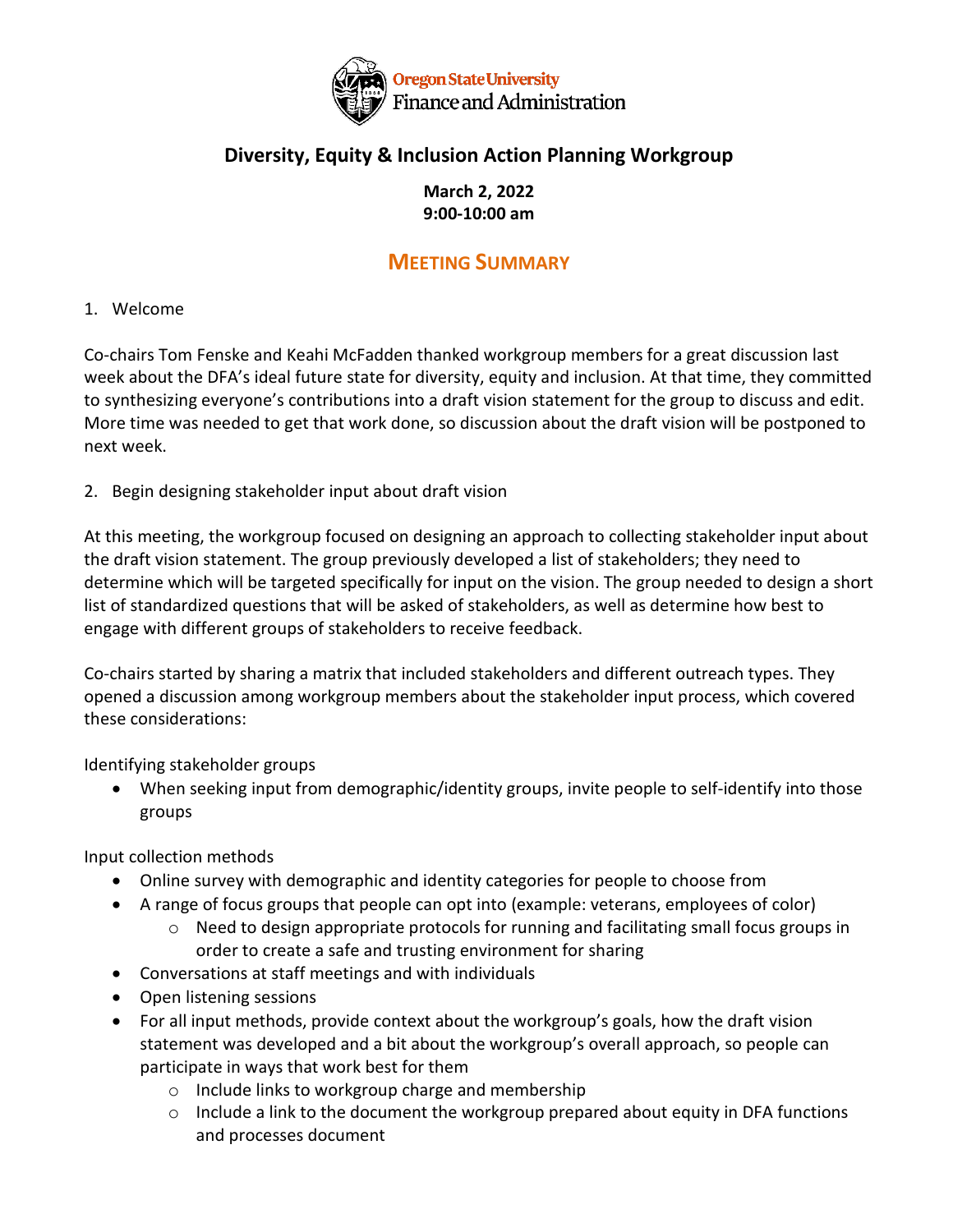Questions for Stakeholders

- Need to be clear about why we are reaching out to different stakeholder groups, and ask different types of questions accordingly
- Ask questions that help capture whether groups are having differential experiences with DFA policies, processes, actions

The workgroup decided to start with a survey of all Division of Finance and Administration employees. The survey will include demographic/identity questions that will help the workgroup determine how to design focus groups and input methods for additional feedback opportunities. Co-chairs will determine a short list of external stakeholders who will receive a similar survey. After the visioning stage, the workgroup will seek additional stakeholder input that will inform the DEI action plan.

For the initial DFA survey:

- Division leadership will help to promote employee interest in completing the survey
- Will include a few open-ended prompts similar to the questions the workgroup has been discussing, as well as provide a draft vision statement for reaction
- Workgroup members may need to do additional outreach to employees to increase the survey response rate – people who work different shifts, student workers, those who don't have a lot of access to computers, etc.

Co-chairs Tom and Keahi, together with Teresita and Melanie, will develop a draft survey and vision statement for the workgroup to review in advance of the next meeting. They asked workgroup members to consider ways they may want to contribute to data collection – helping develop the online survey, conducting outreach with DFA employees, participating in input collection with stakeholders.

3. Next steps for the workgroup

At the next meeting, workgroup members will review the draft vision statement and finalize an approach to collecting stakeholder input about the vision.

In advance of the next meeting, co-chairs asked workgroup members to complete a 30-minute training session on LinkedIn Learning: *Fostering Belonging as a Leader.* They noted that all workgroup members are leaders in the DEI space and should think of themselves as such. Everyone can demonstrate leadership qualities regardless of position. The division senior leadership team will also participate in this training separately.

### DFA DEI Action Planning Workgroup Members

**Teresita Alvarez-Cortez**, Acting Assistant Vice President, Strategic Diversity Initiatives, Office of Institutional Diversity (*workgroup advisor*) **Christine Atwood**, Administrative & Diversity Manager; Procurement, Contracts & Materials Management **Machelle Bamberger**, Hazardous Waste Safety Officer, Environmental Health & Safety **Kirsten Bradley**, Project Manager, Enterprise Project Portfolio Management Office **Jonathan Champney**, Buyer 2, Facilities Services **Kim Cholewinski**, Academic Human Resources Officer, University Human Resources **Todd Cross**, Trades Maintenance Coordinator, Facilities Services